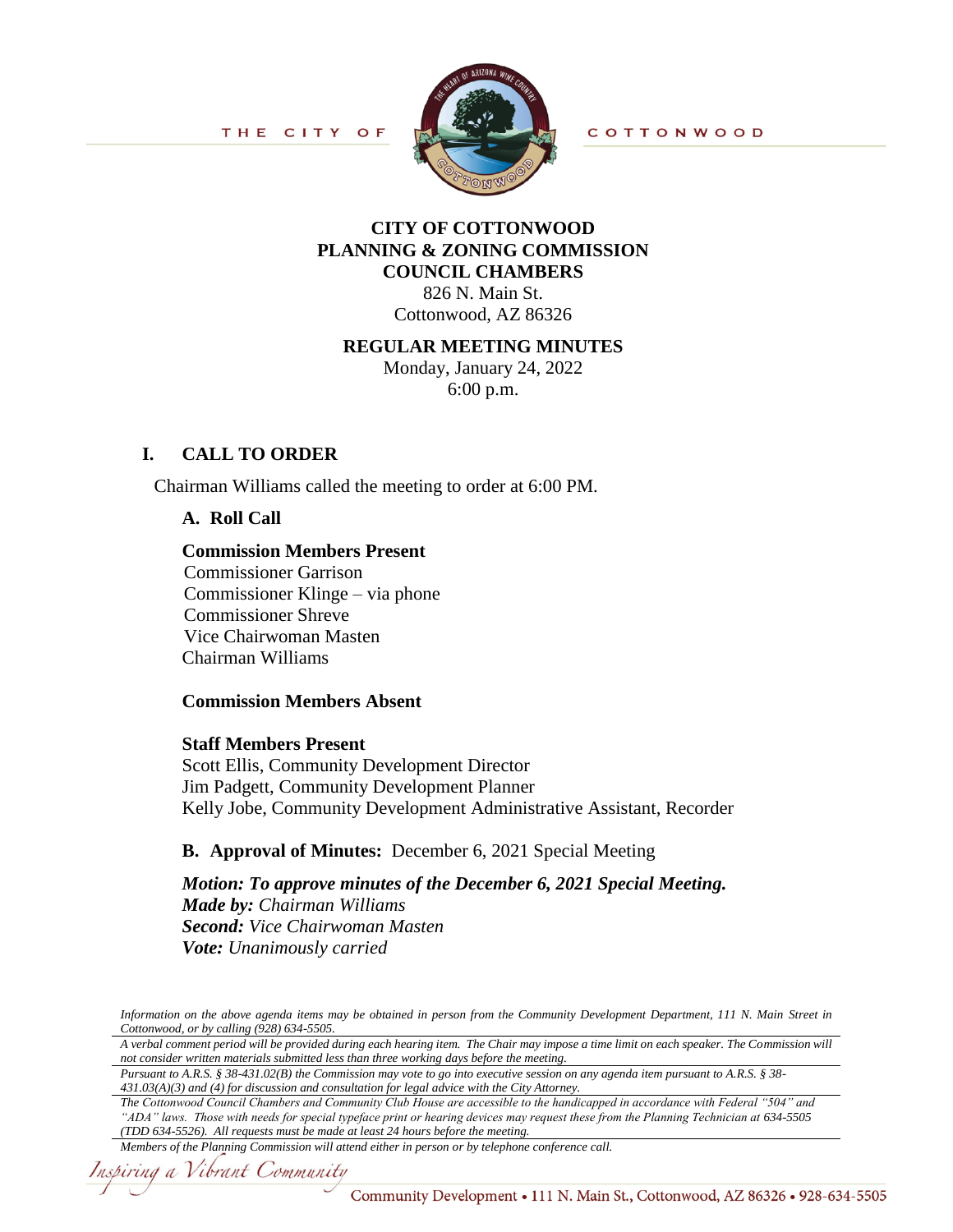

## **II. INFORMATIONAL REPORTS AND UPDATES:**

Director Ellis stated the Springhill Suites on 89A  $\&$  6<sup>th</sup> Street are nearing their final inspections and should be open in about a month. He stated there are two open seats on this Commission he would like to see filled as soon as possible. There is a joint meeting scheduled for Planning & Zoning Commission and City Council on Tuesday, March  $8<sup>th</sup>$ , Location to be determined soon.

# **III. CALL TO THE PUBLIC: NONE**

# **IV. OLD BUSINESS:****NONE**

# **V. NEW BUSINESS:**

**1. DR 21-013 - A REQUEST FOR DESIGN REVIEW FOR A WAREHOUSE/SHOP** Consideration of a Design Review application to allow a 12,600 square foot warehouse/shop building in the I-2 (Heavy Industrial) zone. The project is located at 780 Airpark Way. APN 406-08-033.

Planner Padgett shared a power point for the project.

Vice Chairwoman Masten asked if the retail use would be limited on this project.

Mr. Backus stated any use would fall within the guidelines of the zoning codes.

Commissioner Shreve asked where the existing shed will be going.

Mr. Backus showed on the plot map where the shed would be relocated. Mr. Backus also requested a revision to Stipulation number 4. He stated the developer changed the zoning to build an apartment complex and the 6' block wall that is being included at this time for his project should be completed and paid for by the developer.

The Commission agreed to the revision of stipulation number 4.

*Information on the above agenda items may be obtained in person from the Community Development Department, 111 N. Main Street in Cottonwood, or by calling (928) 634-5505.*

*A verbal comment period will be provided during each hearing item. The Chair may impose a time limit on each speaker. The Commission will not consider written materials submitted less than three working days before the meeting.*

*Pursuant to A.R.S. § 38-431.02(B) the Commission may vote to go into executive session on any agenda item pursuant to A.R.S. § 38- 431.03(A)(3) and (4) for discussion and consultation for legal advice with the City Attorney.*

*The Cottonwood Council Chambers and Community Club House are accessible to the handicapped in accordance with Federal "504" and "ADA" laws. Those with needs for special typeface print or hearing devices may request these from the Planning Technician at 634-5505 (TDD 634-5526). All requests must be made at least 24 hours before the meeting.*

*Members of the Planning Commission will attend either in person or by telephone conference call.*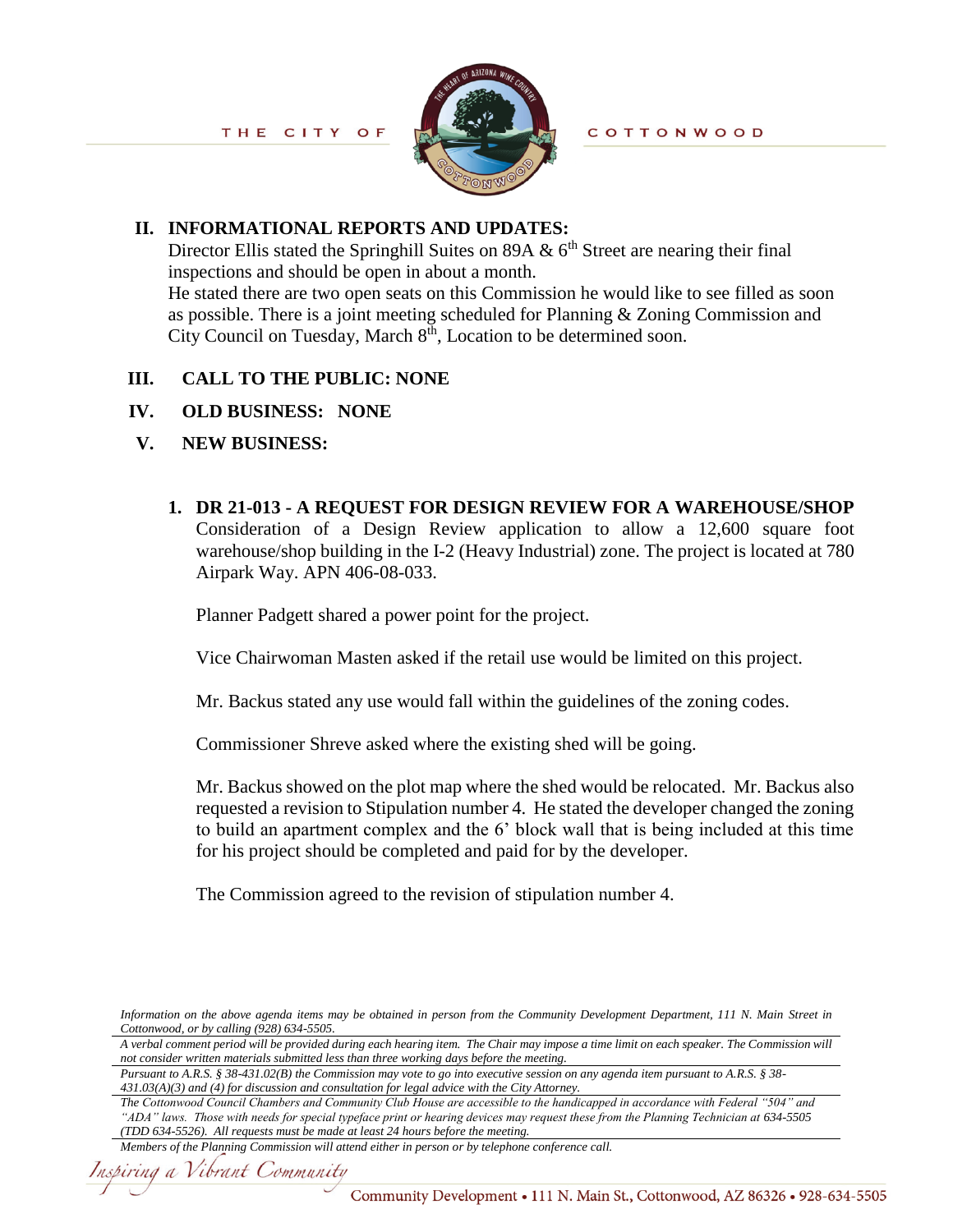

**COTTONWOOD** 

## *Motion was made to approve DR 21-013 subject to the following stipulations:*

I move to approve DR 21-013 to allow the construction of a warehouse/shop building at 780 Airpark Way subject to the following stipulations:

## **STIPULATIONS:**

- 1. The project shall be developed in conformance with the development plans as submitted to the Planning and Zoning Commission at the January 24, 2022 meeting.
- 2. The project shall conform to Code Review Board comments dated December 2, 2021.
- 3. The project shall comply with all Building, Engineering, Fire Department, Airport and FAA requirements.
- 4. Coordinate with the developer of the apartment complex under construction to the north for completion of a 6' screen adjacent to common property boundary where there is not a block wall constructed by the developer of the apartment complex and around any fenced storage areas. The screen shall be constructed prior to certificate of occupancy for the subject site.
- 5. A Certificate of Zoning Compliance documenting the completion of conditions shall be issued within 24 months of the Planning Commission action.

## *Made by: Vice Chairwoman Masten*

*Second: Commissioner Garrison*

## *Roll Call Vote:*

*Commissioner Garrison- Aye Commissioner Klinge- Aye Commissioner Shreve- Aye Vice Chairwoman Masten- Aye Chairman Williams- Aye*

*Unanimously carried.* 

*The Cottonwood Council Chambers and Community Club House are accessible to the handicapped in accordance with Federal "504" and "ADA" laws. Those with needs for special typeface print or hearing devices may request these from the Planning Technician at 634-5505 (TDD 634-5526). All requests must be made at least 24 hours before the meeting.*

Inspiring a Vibrant Community

*Information on the above agenda items may be obtained in person from the Community Development Department, 111 N. Main Street in Cottonwood, or by calling (928) 634-5505.*

*A verbal comment period will be provided during each hearing item. The Chair may impose a time limit on each speaker. The Commission will not consider written materials submitted less than three working days before the meeting.*

*Pursuant to A.R.S. § 38-431.02(B) the Commission may vote to go into executive session on any agenda item pursuant to A.R.S. § 38- 431.03(A)(3) and (4) for discussion and consultation for legal advice with the City Attorney.*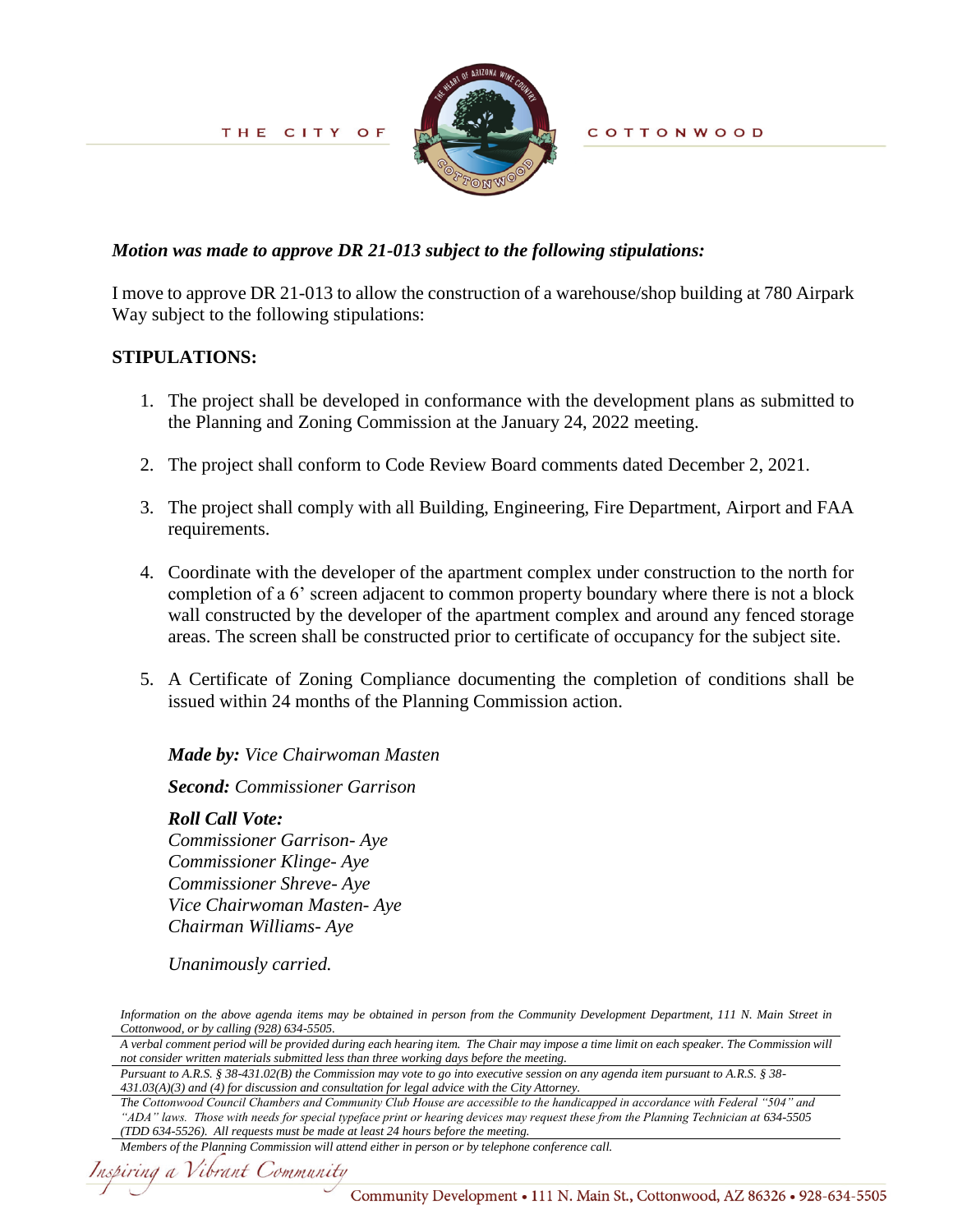

**2. DR 21-014 - A REQUEST FOR DESIGN REVIEW FOR WAREHOUSE/ SHOWROOM–** Consideration of a Design Review application to allow a new 3,750 square foot open storage building that includes a 2,500 square foot showroom and a 4,000 square foot storage area in the I-2 (Heavy Industrial) zone within the Cottonwood Business Park. The project is located at 644 and 648 South Willard Street. APN: 406-08- 101 and 406-08-102

Planner Padgett shared a power point presentation.

Tom Lefever – the applicant and owner of the property stated he will be combining all properties into one parcel and the papers were signed with Yavapai County today.

Commissioner Garrison stated he is glad to see the showroom come in as there hasn't been one in this area.

Tom Lefever requested to have stipulation number 3 to include chip seal as the other properties that will be combined with this have been chip sealed.

## *Motion was made to approve* DR 21-014 **DR 21-014 Lefever Land Development**

I move to approve DR 21-014 to allow the construction of a warehouse and storage building at 644 and 648 South Willard Street subject to the following stipulations:

## **STIPULATIONS:**

- 1. The project shall be developed in conformance with the development plans as submitted to the Planning and Zoning Commission at the January 24, 2022 meeting.
- 2. The project shall conform to Code Review Board comments dated December 2, 2021.

```
Members of the Planning Commission will attend either in person or by telephone conference call.
```
*Information on the above agenda items may be obtained in person from the Community Development Department, 111 N. Main Street in Cottonwood, or by calling (928) 634-5505.*

*A verbal comment period will be provided during each hearing item. The Chair may impose a time limit on each speaker. The Commission will not consider written materials submitted less than three working days before the meeting.*

*Pursuant to A.R.S. § 38-431.02(B) the Commission may vote to go into executive session on any agenda item pursuant to A.R.S. § 38- 431.03(A)(3) and (4) for discussion and consultation for legal advice with the City Attorney.*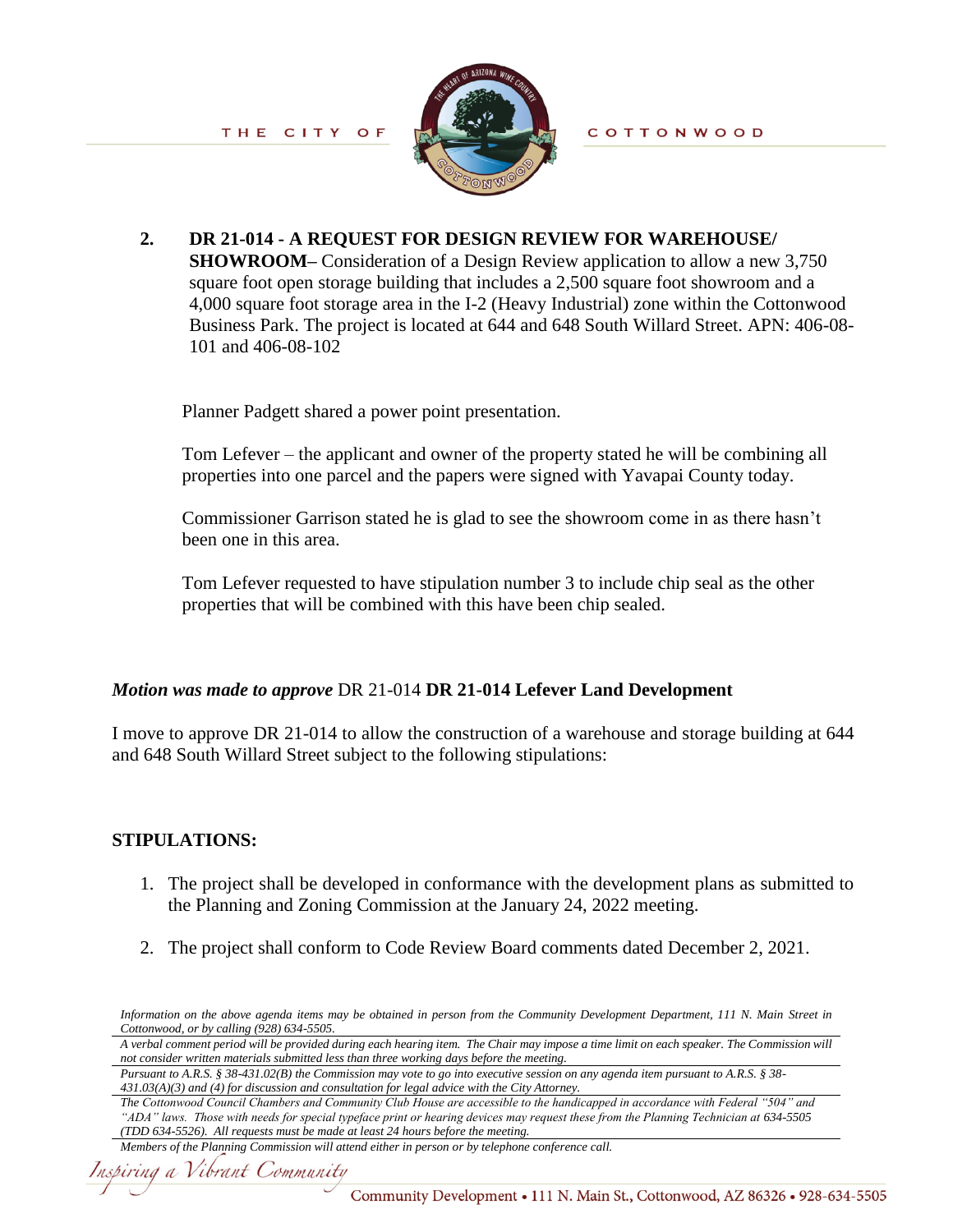

**COTTONWOOD** 

- 3. The area shown on the plans as a storage yard is to be paved in accordance with Section 406 of the City's Zoning Ordinance or chip sealed.
- 4. A Lot combination of the two parcels with the existing developed parcel to the south shall be approved by the Community Development Department prior to issuance of building permits.
- 5. Certificate of Zoning Compliance documenting the completion of conditions shall be issued by the timeframe specified.
- 6. The project shall comply with all Building, Engineering, Fire Department, Airport and FAA requirements.

 *Made by: Vice Chairwoman Masten Second: Commissioner Shreve*

## *Roll Call Vote:*

.

*Commissioner Garrison- Aye Commission Klinge - Aye Commissioner Shreve - Aye Vice Chairwoman Masten- Aye Chairman Williams- Aye*

*Unanimously carried.* 

*Information on the above agenda items may be obtained in person from the Community Development Department, 111 N. Main Street in Cottonwood, or by calling (928) 634-5505.*

*A verbal comment period will be provided during each hearing item. The Chair may impose a time limit on each speaker. The Commission will not consider written materials submitted less than three working days before the meeting.*

*Pursuant to A.R.S. § 38-431.02(B) the Commission may vote to go into executive session on any agenda item pursuant to A.R.S. § 38- 431.03(A)(3) and (4) for discussion and consultation for legal advice with the City Attorney.*

*The Cottonwood Council Chambers and Community Club House are accessible to the handicapped in accordance with Federal "504" and "ADA" laws. Those with needs for special typeface print or hearing devices may request these from the Planning Technician at 634-5505 (TDD 634-5526). All requests must be made at least 24 hours before the meeting.*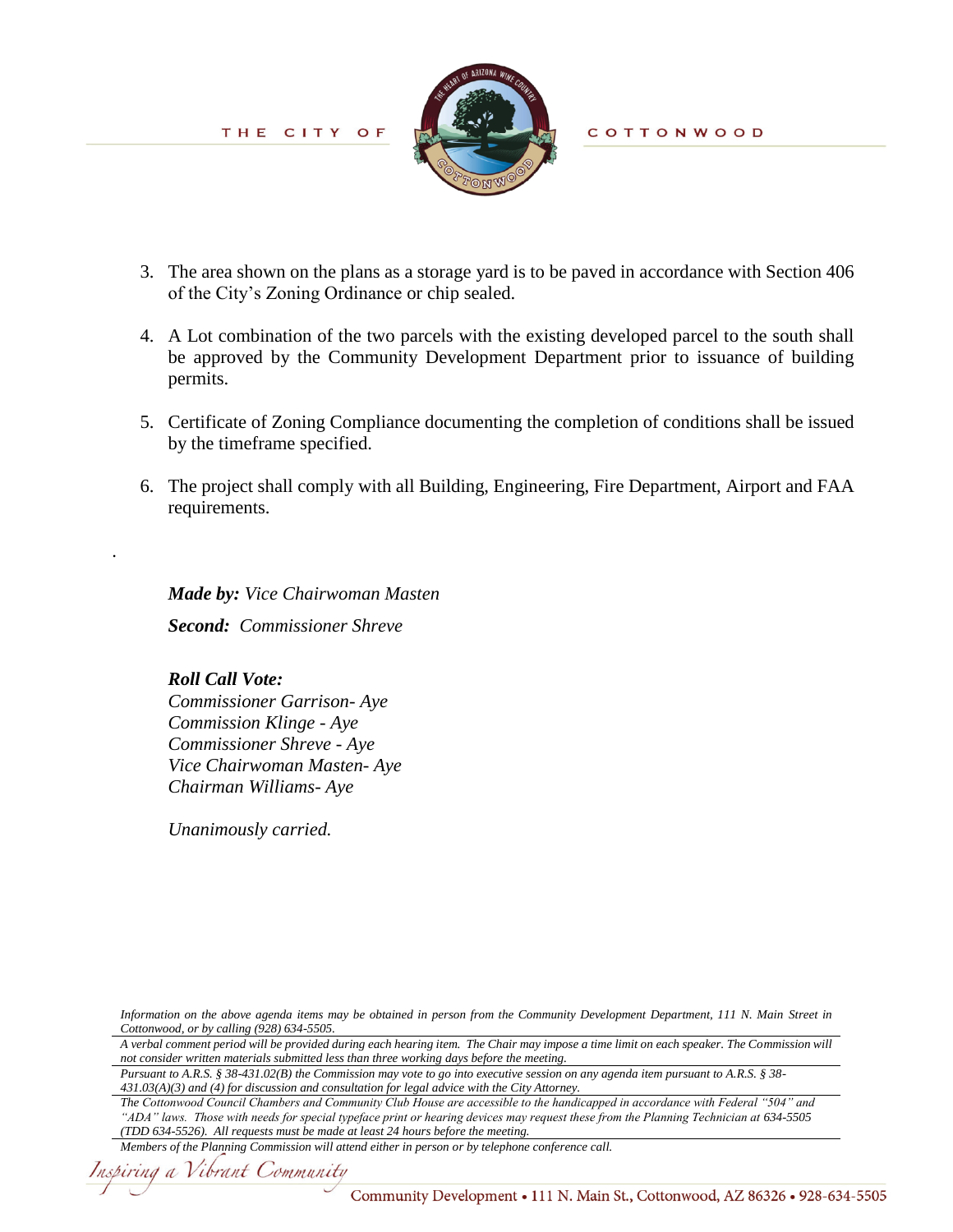**COTTONWOOD** 

THE CITY OF



**3. ZO 22-001 - AMENDMENT TO THE CITY OF COTTONWOOD ZONING ORDINANCE SECTIONS 201 DEFINITIONS, 404 GENERAL PROVISIONS, 407 LANDSCAPING STANDARDS, 414 R-2 ZONE (SINGLE FAMILY/MULTIPLE FAMILY RESIDENTIAL), 415 R-3 ZONE (MULTIPLE FAMILY RESIDENTIAL), 416 R-4 ZONE (SINGLE FAMILY/MULTIPLE FAMILY, MANUFACTURED HOME), 419 C-2 ZONE (HEAVY COMMERCIAL), 420 CR ZONE (COMMERCIAL RESIDENTIAL), 421 I-1 ZONE (LIGHT INDUSTRIAL), 422 I-2 ZONE (HEAVY INDUSTRIAL), and 424 PAD ZONE (PLANNED AREA DEVELOPMENT).** Consideration of a Zoning Ordinance text amendment to Sections 201, 404, 407, 414, 415, 416, 419, 420, 421, 422, and 424 regarding multi-family densities and development standards; open space requirements; street access requirements; setback and landscaping requirements; maximum building heights; maximum aggregate accessory building size; and manufactured home and recreational vehicle parks as permitted and conditional uses.

Commissioner Shreve stated he will be recusing himself from this item as one of the conditions affects his property.

Director Ellis did a brief overview of the sections. He explained the positive aspects of updating these sections to adapt to the growing community and to utilize the already established properties.

The Commission stated they were glad to see their comments and suggestions included in these amendments and thanked city staff for their work on getting these completed

Public Comment: Phil Terbell – stated these amendments were a much-needed change for the City. He also recommended the city take a look at all driveway widths, he stated they were designed for many years ago and not for today's traffic.

```
Members of the Planning Commission will attend either in person or by telephone conference call.
```
*Information on the above agenda items may be obtained in person from the Community Development Department, 111 N. Main Street in Cottonwood, or by calling (928) 634-5505.*

*A verbal comment period will be provided during each hearing item. The Chair may impose a time limit on each speaker. The Commission will not consider written materials submitted less than three working days before the meeting.*

*Pursuant to A.R.S. § 38-431.02(B) the Commission may vote to go into executive session on any agenda item pursuant to A.R.S. § 38- 431.03(A)(3) and (4) for discussion and consultation for legal advice with the City Attorney.*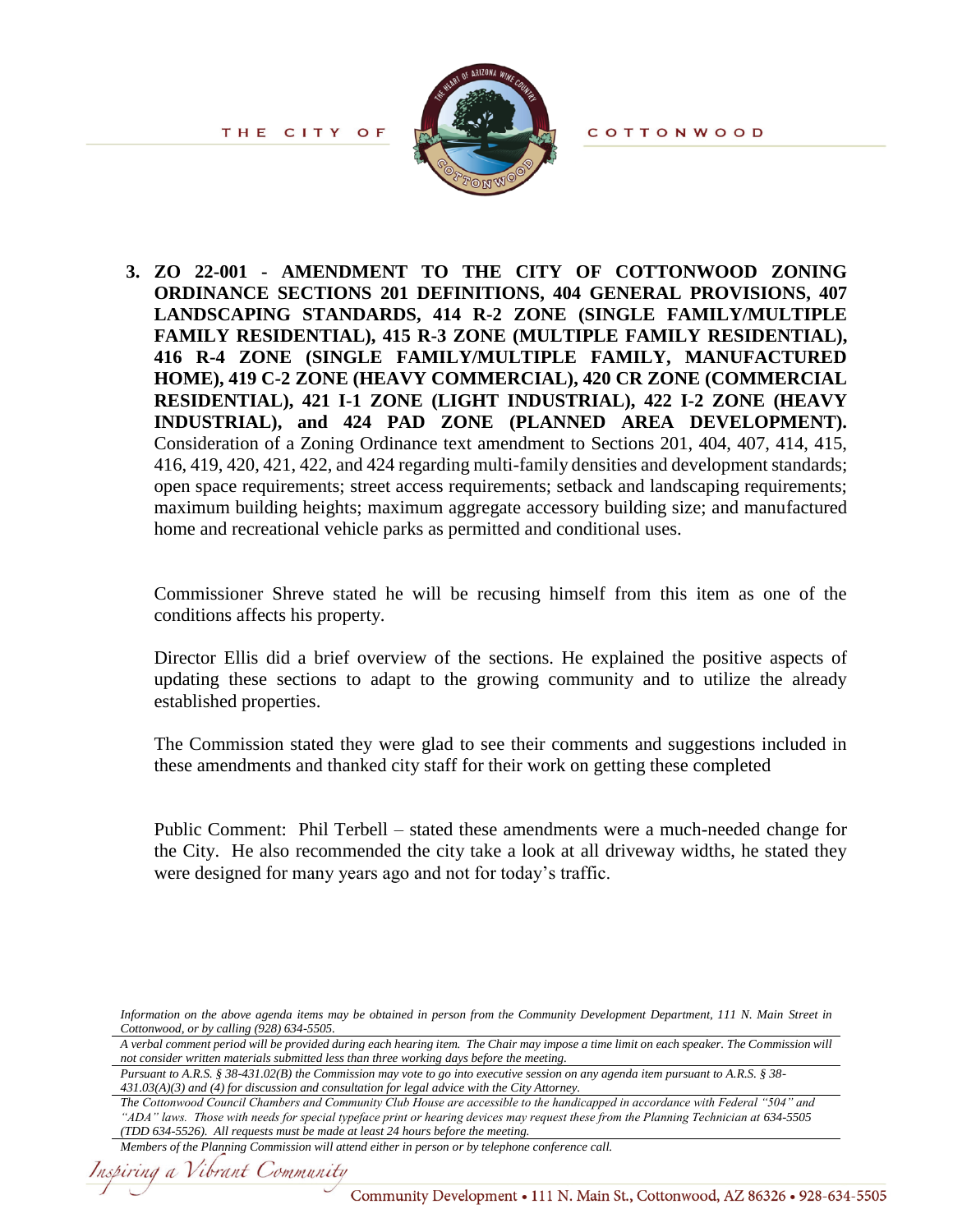

COTTONWOOD

*Motion was made to recommend approval to the City Council the Proposed Amendments*

**I move to recommend approval to the City Council the proposed amendments to Sections 201, 404, 407, 414, 415, 416, 419, 420, 421, 422, and 424 regarding multi-family densities and development standards; open space requirements; street access requirements; setback and landscaping requirements; maximum building heights; maximum aggregate accessory building size; and manufactured home and recreational vehicle parks as permitted and conditional uses.**

 *Made by: Vice Chairman Masten Second: Chairman Williams*

#### *Roll Call Vote:*

*Commissioner Garrison- Aye Commission Klinge - Aye Commissioner Shreve - Aye Vice Chairwoman Masten- Aye Chairman Williams- Aye*

*Unanimously carried.* 

*Information on the above agenda items may be obtained in person from the Community Development Department, 111 N. Main Street in Cottonwood, or by calling (928) 634-5505.*

*A verbal comment period will be provided during each hearing item. The Chair may impose a time limit on each speaker. The Commission will not consider written materials submitted less than three working days before the meeting.*

*Pursuant to A.R.S. § 38-431.02(B) the Commission may vote to go into executive session on any agenda item pursuant to A.R.S. § 38- 431.03(A)(3) and (4) for discussion and consultation for legal advice with the City Attorney.*

*The Cottonwood Council Chambers and Community Club House are accessible to the handicapped in accordance with Federal "504" and "ADA" laws. Those with needs for special typeface print or hearing devices may request these from the Planning Technician at 634-5505 (TDD 634-5526). All requests must be made at least 24 hours before the meeting.*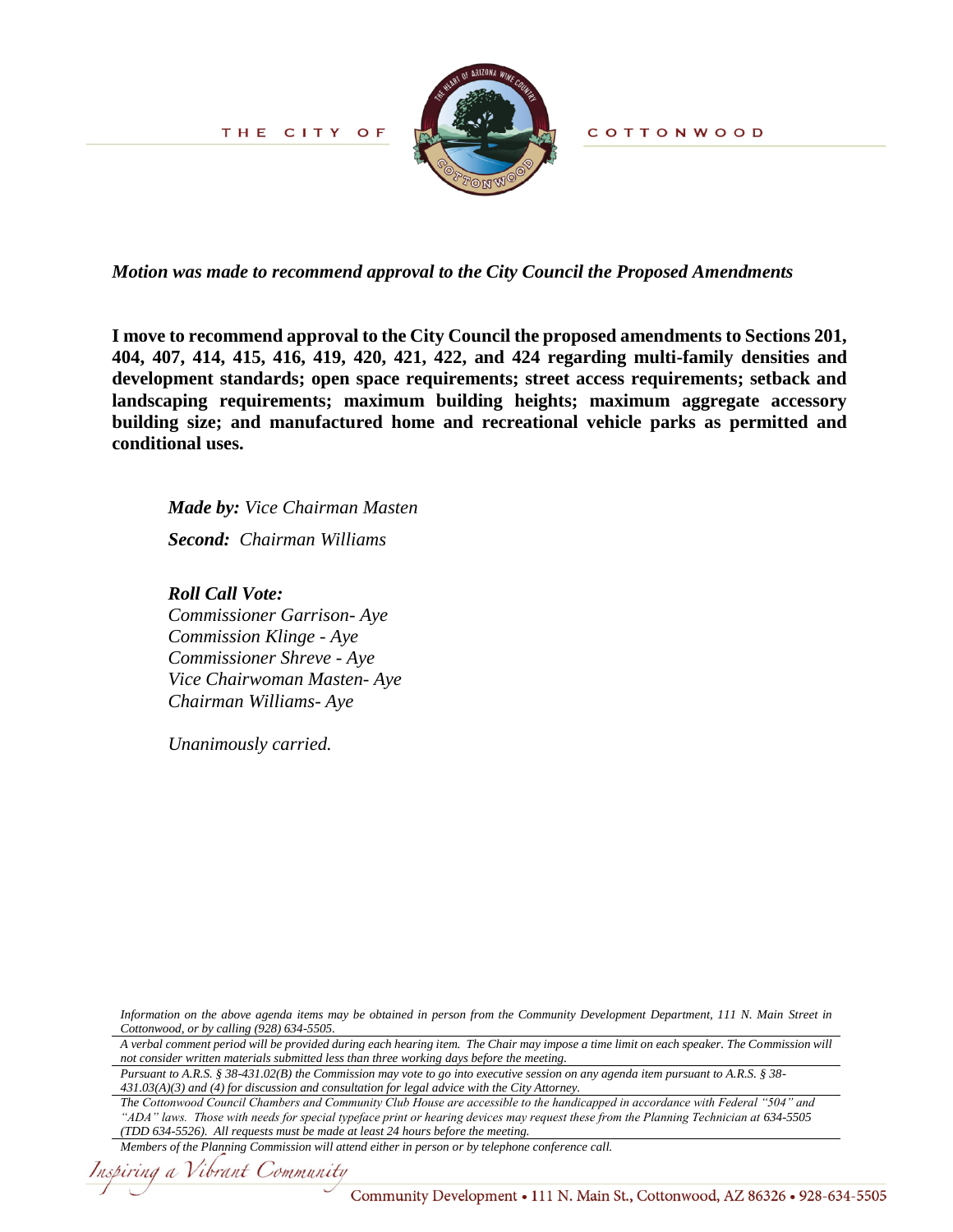

**COTTONWOOD** 

**4. COTTONWOOD GENERAL PLAN 2025 ANNUAL REPORT** – Review and recommendations for annual report to City Council on the status of the Cottonwood General Plan and discussion on the next General Plan update.

Director Ellis stated this is the annual report for the General Plan. He stated this will be fine tuned with the next General Plan Update and should be fine tuned by the end of this year, staff will be holding public meetings and outreach to collect data, and will be brought back to this Commission several times prior to it being recommended to City Council to approve and make a resolution before it goes to the voters in 2024. He stated it is a State requirement that and update be completed every year as well as the General Plan being updated every 10 years.

## **If the Commission desires to recommend approval of this item, the suggested motion is:**

I move to recommend the proposed updates for the annual report on General Plan 2025 be forwarded to the City Council.

 *Made by: Vice Chairwoman Masten Second: Chairman Williams*

*Roll Call Vote: Commissioner Garrison- Aye Commission Klinge - Aye Commissioner Shreve - Aye Vice Chairwoman Masten- Aye Chairman Williams- Aye*

*Unanimously carried.* 

*Information on the above agenda items may be obtained in person from the Community Development Department, 111 N. Main Street in Cottonwood, or by calling (928) 634-5505.*

*A verbal comment period will be provided during each hearing item. The Chair may impose a time limit on each speaker. The Commission will not consider written materials submitted less than three working days before the meeting.*

*Pursuant to A.R.S. § 38-431.02(B) the Commission may vote to go into executive session on any agenda item pursuant to A.R.S. § 38- 431.03(A)(3) and (4) for discussion and consultation for legal advice with the City Attorney.*

```
Members of the Planning Commission will attend either in person or by telephone conference call.
```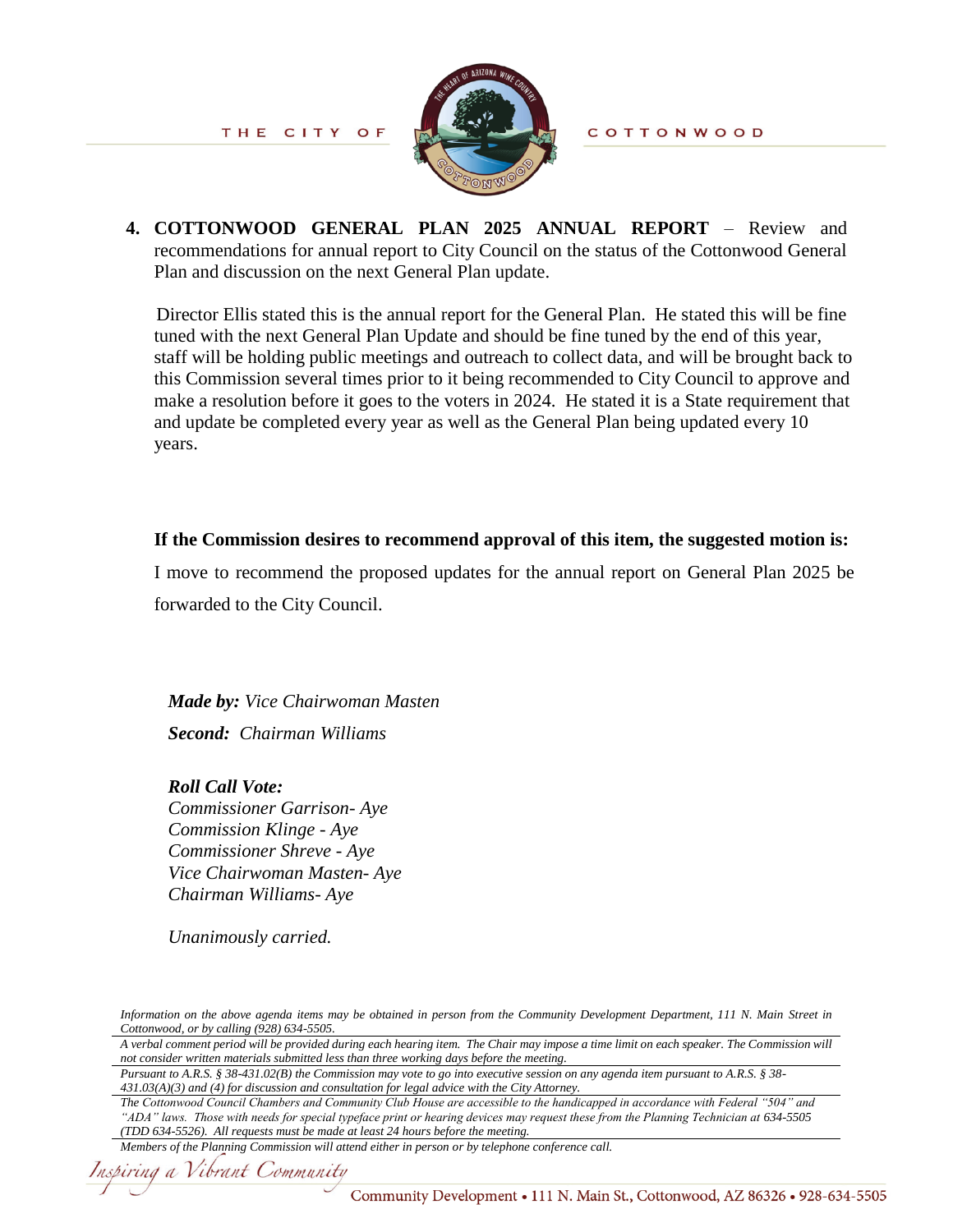

**COTTONWOOD** 

**Public Comment**- Phil Terbell stated he has been attending Yavapai County Planning & Zoning and Board of Supervisors meetings and they have been dealing with some issues and some of the Supervisors have started to question their Chief officer about trying to do a pro-active rezone for property on issues they keep experiencing over and over again. He suggested the City's General Plan needs to be really looked at as they are running out of R-2 land. He stated he read in the paper there hasn't been a new apartment complex in the City of Cottonwood in the last fifteen years and now there are about 400 apartments in the pipeline to be built and very little R-2 zoned land left. Affordable housing is becoming more difficult to find and as future development occurs, it may become a real problem. He stated when he first came to Cottonwood, there were a ton of storage facilities, had the opportunity to get involved in building more and decided not to. Today there are ten times the amount of facilities and still none are available, and there is hardly any land left to build more. He hopes the City includes addressing these issues on the General Plan they have started working on and really focus on what is needed and the best way to develop this area.

#### **VI. DISCUSSION ITEMS:**

Chairman Williams stated he is retiring, and this will be his last meeting.

Chairman Williams opened nominations for Chairperson of the Commission.

Commissioner Shreve nominated Vice Chairwoman Masten. Chairman Williams second the nomination.

*Information on the above agenda items may be obtained in person from the Community Development Department, 111 N. Main Street in Cottonwood, or by calling (928) 634-5505.*

*A verbal comment period will be provided during each hearing item. The Chair may impose a time limit on each speaker. The Commission will not consider written materials submitted less than three working days before the meeting.*

*Pursuant to A.R.S. § 38-431.02(B) the Commission may vote to go into executive session on any agenda item pursuant to A.R.S. § 38- 431.03(A)(3) and (4) for discussion and consultation for legal advice with the City Attorney.*

*Members of the Planning Commission will attend either in person or by telephone conference call.*